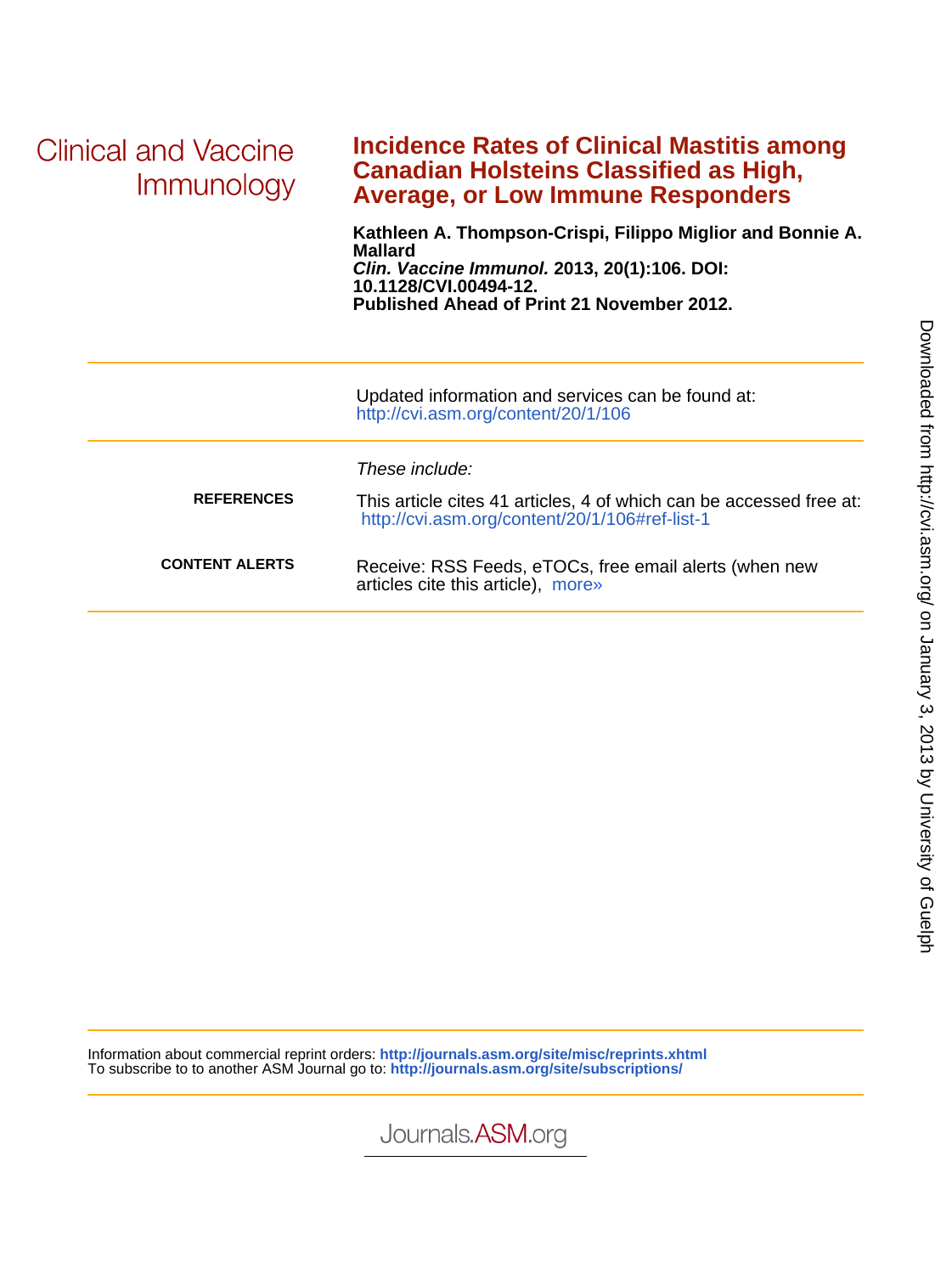

# **Incidence Rates of Clinical Mastitis among Canadian Holsteins Classified as High, Average, or Low Immune Responders**

## **Kathleen A. Thompson-Crispi, <sup>a</sup> Filippo Miglior, b,c Bonnie A. Mallarda**

Department of Pathobiology, University of Guelph, Guelph, Ontario, Canada<sup>a</sup>; Guelph Food Research Center, Agriculture and Agri-Food Canada, Guelph, Ontario, Canada<sup>b</sup>; Canadian Dairy Network, Guelph, Ontario, Canada<sup>c</sup>

**The objective of this study was to compare the incidence rate of clinical mastitis (IRCM) between cows classified as high, average, or low for antibody-mediated immune responses (AMIR) and cell-mediated immune responses (CMIR). In collaboration with the Canadian Bovine Mastitis Research Network, 458 lactating Holsteins from 41 herds were immunized with a type 1 and a type 2 test antigen to stimulate adaptive immune responses. A delayed-type hypersensitivity test to the type 1 test antigen was used as an indicator of CMIR, and serum antibody of the IgG1 isotype to the type 2 test antigen was used for AMIR determination. By using estimated breeding values for these traits, cows were classified as high, average, or low responders. The IRCM was calculated as the number of cases of mastitis experienced over the total time at risk throughout the 2-year study period. High-AMIR cows had an IRCM of 17.1 cases per 100 cow-years, which was significantly lower than average and low responders, with 27.9 and 30.7 cases per 100 cow-years, respectively. Low-AMIR cows tended to have the most severe mastitis. No differences in the IRCM were noted when cows were classified based on CMIR, likely due to the extracellular nature of mastitis-causing pathogens. The results of this study demonstrate the desirability of breeding dairy cattle for enhanced immune responses to decrease the incidence and severity of mastitis in the Canadian dairy industry.**

astitis, generally defined as the inflammation of the mammary gland, is a complex disease associated with significant economic loss in the dairy industry  $(1)$ . Mastitis can be caused by numerous diverse organisms that enter and multiply inside the mammary gland, often as a result of disruption of physical barriers such as the teat and mucosal barriers. Mastitis pathogens are generally categorized as contagious, including *Staphylococcus aureus* and *Streptococcus agalactiae*, which are spread from infected quarters to other quarters or cows, or as environmental, including coliforms like *Escherichia coli* and *Klebsiella* or streptococci [\(2,](#page-6-1) [3\)](#page-6-2). These various mastitis pathogens utilize diverse mechanisms to infect and persist in the host mammary gland and contribute to decreased milk quality and animal welfare.

The immune system controls host defenses to pathogen challenge. Antibody-mediated immune responses (AMIR) and cellmediated immune responses (CMIR) have been used as indicator traits of adaptive immune responses in dairy cattle and other species [\(4](#page-6-3)[–7\)](#page-6-4). Both CMIR and AMIR are essential for host protection against intracellular and extracellular microorganisms, respectively, and can be characterized by various functional tests, including measuring the cytokines and antibody isotypes produced in response to challenge. A type 1 response, or CMIR, is typically characterized by gamma interferon and antibody of the IgG2 isotype, whereas a type 2 response, or AMIR, is associated with interleukin-4 and antibody of the IgG1 isotype [\(8\)](#page-6-5). Although an antagonistic relationship exists between these responses [\(9,](#page-6-6) [10\)](#page-6-7), an optimal balance is required for broad-based disease resistance [\(11\)](#page-6-8). Adaptive immune response traits are heritable [\(9\)](#page-6-6), and their inclusion in breeding indices has been suggested to improve inherent disease resistance in dairy cattle [\(12,](#page-6-9) [13\)](#page-6-10).

A previous study that classified 136 Holstein cows in Ontario based on AMIR found high immune responder (HIR) cows had a lower occurrence of mastitis in 2 out of 3 herds tested, improved response to commercial vaccine, and increased milk and colostrum quality [\(14\)](#page-6-11). A subsequent study evaluating immune responses of 699 cows in a large commercial dairy in Florida found that, compared to other cows, HIR cows had a lower incidence of multiple diseases, including mastitis, metritis, displaced abomasums, and retained placenta [\(15\)](#page-6-12), and were less likely to be seropositive for paratuberculosis  $(16)$ . These previous studies have established many benefits of identifying HIR cows; however, those studies were performed on a limited number of herds within a single region. Therefore, the purpose of this work was to evaluate the association of mastitis and immune responses for Holstein cows from numerous commercial herds on a national scale.

The current study was part of a larger study of the Canadian Bovine Mastitis Research Network (CBMRN), a collaborative research network with the mission to decrease the incidence of mastitis, reduce financial losses, and maintain milk quality on Canadian dairy farms [\(17\)](#page-6-14). Immune response profiles of cows across Canada were measured to determine associations with the incidence rates of clinical mastitis (IRCM) and the causative pathogens. Significant variations in immune response phenotypes for cows in this study have been reported [\(18\)](#page-6-15), indicating the potential to classify cows as high, average, or low immune responders. Genetic parameters of AMIR and CMIR were then estimated and found to be heritable, with heritability estimates of of 0.29 and 0.19, respectively, demonstrating the feasibility of breeding for enhanced immune response [\(9\)](#page-6-6). The objectives of this study were to determine the IRCM for cows from numerous commercial

Received 20 August 2012 Returned for modification 20 September 2012 Accepted 14 November 2012

Published ahead of print 21 November 2012

Address correspondence to Kathleen A. Thompson-Crispi, kthomp02@uoguelph.ca. Copyright © 2013, American Society for Microbiology. All Rights Reserved. [doi:10.1128/CVI.00494-12](http://dx.doi.org/10.1128/CVI.00494-12)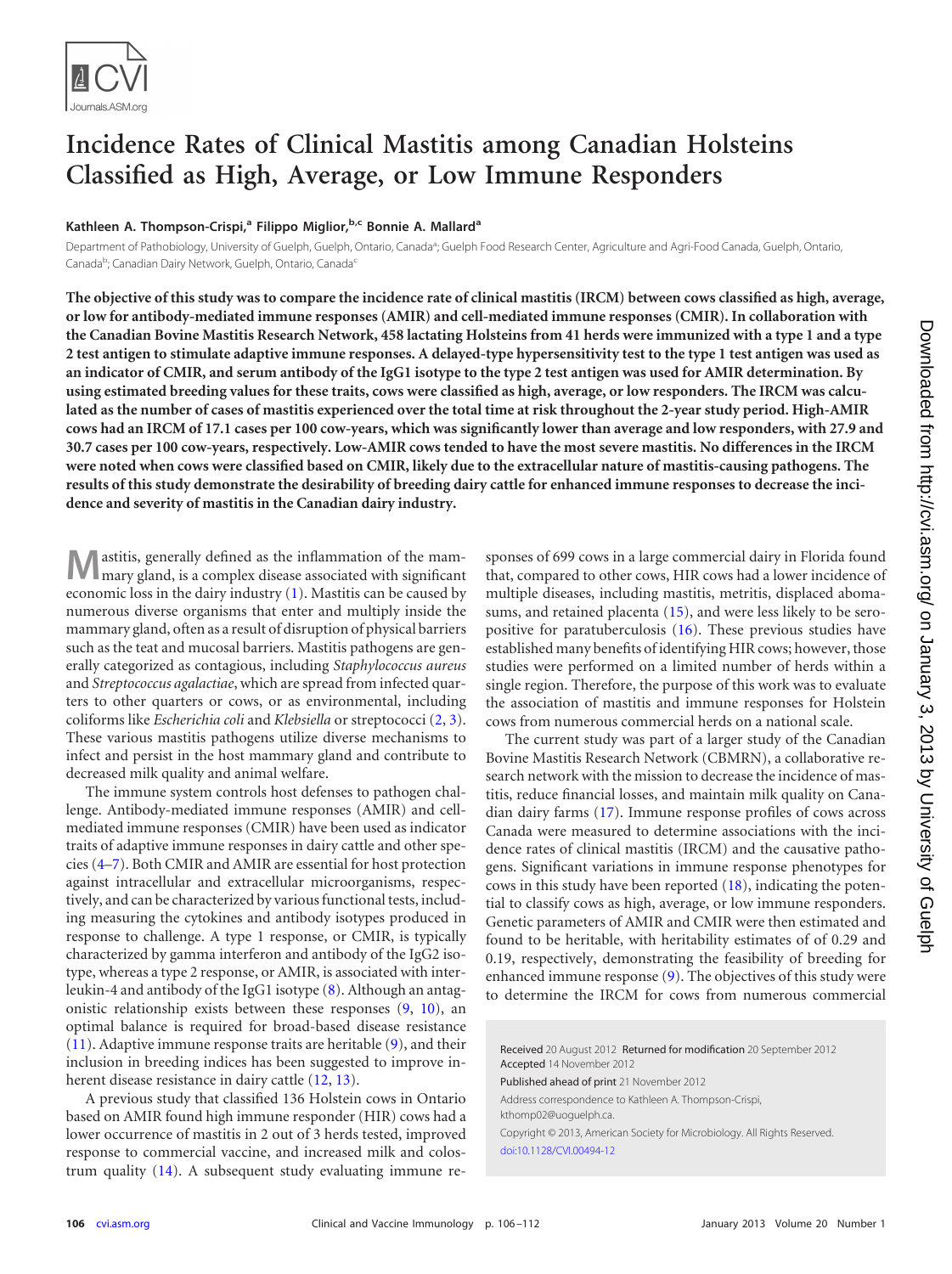herds on a national scale and to compare the IRCM between cows classified as high, average, or low for AMIR and CMIR based on estimated breeding values (EBV) for these traits.

# **MATERIALS AND METHODS**

**Animals.** Immune response profiles of 458 lactating Holsteins, outside the peripartum period, from 41 herds across Canada were evaluated [\(18\)](#page-6-15). Immune responses were tested between July 2007 and August 2008. Distribution by parity was as follows: 146 in parity 1, 134 in parity 2, 76 in parity 3, and 102 in parity 4 or higher. All experimental procedures were approved by the Animal Care Committee of the University of Guelph under guidelines of the Canadian Council of Animal Care.

**Immune response traits.** Cows were immunized with known type 1 and type 2 test antigens outside the peripartum period to stimulate CMIR and AMIR, respectively, as described previously [\(18\)](#page-6-15). Cutaneous delayedtype hypersensitivity (DTH) to *Candida albicans*, a type 1 test antigen, was used as an indicator of CMIR [\(19\)](#page-6-16). Primary antibody production to a type 2 test antigen, hen egg white lysozyme (HEWL), was used as an indicator of AMIR [\(20\)](#page-6-17). On days 0 and 14, cows received an intramuscular injection of 0.5 mg HEWL (Sigma-Aldrich Canada Ltd., Oakville, ON, Canada), 0.5 mg *Candida albicans* (Greer Laboratories Inc., Lenior, NC), and 0.5 mg Quil-A adjuvant (Cedarlane Laboratories, Hornby, ON, Canada) dissolved in 1 ml phosphate-buffered saline (PBS; pH 7.4). With a 22-gauge needle, a 1.0-ml injection was divided and administered intramuscularly on both sides of the neck or rump. Serum antibody of the IgG1 isotype to the type 2 test antigen was measured in an enzyme-linked immunosorbent assay as an indicator of AMIR [\(9\)](#page-6-6).

**Breeding value estimation and immune response category classification.** Genetic parameters of CMIR and AMIR in these herds have been estimated and reported previously [\(9\)](#page-6-6). Complete records for CMIR and AMIR and cow registration numbers were available for 445 cows. The full pedigree records file included a total of 29,336 animals and was provided by the Canadian Dairy Network (Guelph, Ontario, Canada). CMIR and AMIR were analyzed using a series of uni- and bivariate linear animal models, as follows:  $y_{ijkl} = \mu_{ijkl} + ht_i + p_j + (\alpha \times st) + (\beta \times st^2) + (\gamma \times d_k) +$  $c_1 + e_{ijk}$ , where  $y_{ijkl}$  is the CMIR or AMIR,  $\mu_{ijkl}$  is the overall mean,  $ht_i$  is the random effect of herd-technician (41 herds and 9 technicians),  $p_i$  is the fixed effect of parity  $(1, 2, 3,$  and  $\geq 4$ ), st is the stage of lactation measured as days in milk as a linear function (and  $st^2$  is the stage of lactation squared),  $d_k$  is the control site for CMIR or day zero data for AMIR as fixed regressions,  $\alpha$ ,  $\beta$ , and  $\gamma$  are regression coefficients,  $c_1$  is a random effect for a cow, and *eijkl* is the residual error.

In matrix form, the multiple trait animal model is described by the following equation:  $y = Xb + Z_1ht + Za + e$ , where *y* is the matrix value for CMIR and AMIR,  $X$ ,  $Z_1$ , and  $Z$  are the incidence matrices' related to the fixed and random effects, respectively, *b* is the vector that contains the fixed effects, *ht* is the vector of random effects of herd-technician, *a* is the vector of random additive genetic effects for a cow; and *e* is the vector of random residual effect. The expectations and assumed variance are as follows:  $E(y) = Xb$ ;  $E(ht) = E(a) = E(e) = 0$ ,  $V(ht) = HT$ ;  $V(a) = G$ ;  $V(e) =$ R;  $cov(a, e') = 0$ , and  $V(y) = ZGZ' + HT + R$ , where HT is the direct product of an identity matrix (I) of the order of the number of herdtechnicians and the matrix of herd-technician variances ( $I \otimes ht_0$ ), G is the direct product of the numerator relationship matrix (A) for animals and the matrix of genetic variance and covariance ( $A \otimes G_0$ ), and R is the direct product of an identity matrix of order of the number of observations and the matrix of error variances and covariances ( $I \otimes R_0$ ). The genetic analysis was performed with DMU by using an average information-restricted maximum-likelihood (AI-REML) algorithm for estimation of co(variance) components in mixed models [\(21\)](#page-6-18). Using these parameters, breeding values were estimated. For each trait, cows with an EBV of above  $+1$  or below  $-1$  standard deviation from the mean were considered high immune responders or low immune responders, respectively.

**Milk sampling and processing.** Milk samples were taken as described previously for the CBMRN herds [\(17\)](#page-6-14). Briefly, farmers sampled cows identified as having abnormal milk or clinical signs of mastitis. A milk sample was taken on the day of diagnosis. Milk samples were frozen for storage at  $-20^{\circ}$ C and submitted to 1 of 4 bacteriology laboratories. A standardized protocol based on National Mastitis Council guidelines for bacteriology culture and species identification was followed. Data on the number of colonies and species isolated were made available through the CBMRN database and obtained for use in this study, to allow calculation of the IRCM for cows in the immune response study. A mastitis clinical score was assigned to each case. A mastitis score of 1 was categorized as a quarter having abnormal milk only, a mastitis score of 2 was abnormal milk plus a swollen quarter, and a mastitis score 3 was abnormal milk, swollen quarter, and a sick cow [\(17\)](#page-6-14).

Isolation of the contagious pathogen *Staphylococcus aureus* or *Streptococcus agalactiae* was considered the cause of an intramammary infection if 1 colony (100 CFU/ml) was isolated. If  $\geq$ 200 CFU/ml of the environmental pathogens *Escherichia coli*, streptococci other than *Streptococcus agalactiae*, *Enterococcus* spp., coagulase-positive staphylococci other than *Staphylococcus aureus*, *Klebsiella* spp., *Arcanobacterium pyogenes*, *Serratia* spp., *Pseudomonas* spp., or *Pasteurella* spp., or  $\geq$  1,000 CFU/ml of *Corynebacterium bovis*, coagulase-negative staphylococci (CNS), yeasts, fungi, or *Bacillus* spp. were isolated, the quarter was deemed positive for an intramammary infection [\(22\)](#page-6-19). Samples were considered contaminated if more than 3 species were isolated, unless *Staphylococcus aureus* or *Streptococcus agalactiae* was identified, in which case the sample was enumerated [\(17\)](#page-6-14).

**Statistical analysis.** All cases of mastitis in any quarter were considered, regardless of culture result [\(18\)](#page-6-15). A new case in the same quarter was considered if 14 days had passed from the previous case. Cows were at risk for the entire 2-year period of CBMRN National Cohort of Dairy Farms sampling. Days at risk for each cow were calculated as the total number of days in milk from the start to end of the 2-year period, based on information available through the CBMRN. Time at risk ended if the cow was removed from the herd or was not milking. The incidence rate was calculated as the number of cases of mastitis per 36,500 days at risk (100 cowyears). The association of mastitis incidence with immune response category was analyzed by Poisson regression using PROC GLIMMIX (SAS version 9.1.3) with the natural logarithm of the number of days at risk as the offset. Herd was fit as a random effect.

#### **RESULTS**

Phenotypic differences in AMIR and CMIR between cows classified as high, average, and low responders based on EBV are pre-sented in [Fig. 1.](#page-3-0) Cows classified as low responders had significantly lower AMIR [\(Fig. 1A\)](#page-3-0) and CMIR [\(Fig. 1B\)](#page-3-0) than average or high responder cows. High responder cows had significantly higher responses than average and low responding cows.

The mean IRCM in this study was 26.3 cases per 100 cow-years. The IRCM per herd ranged from 0.0 to 112.8 [\(Fig. 2\)](#page-3-1). *Escherichia coli* was the most frequently isolated pathogen, comprising 29.9% of the isolates, followed by *Staphylococcus aureus* (22.2%) and *Streptococcus* spp. (16.2%) [\(Table 1\)](#page-3-2). Contagious pathogens were responsible for 17.2% of the recorded mastitis cases, and environmental pathogens were responsible for 46.0%. The majority of mastitis cases, 53.3%, had a severity score of 1 (abnormal milk only), followed by severity score of 2 (abnormal milk and swollen udder) for 36.4% and severity of 3 (abnormal milk, swollen udder, and sick cow) constituting 10.3% of the cases.

High-AMIR cows had a significantly lower IRCM than low and average responders [\(Table 2\)](#page-3-3). High-AMIR cows had 17.1 cases of mastitis per 100 cow-years, compared to average responders with 27.9 cases and low AMIR cows with 30.7 cases. Only the differences for the causative pathogens *Escherichia coli*, *Staphylococcus aureus*, and *Streptococcus*spp. were reported, due to an insufficient number of cases for other pathogens. Differences in the IRCM by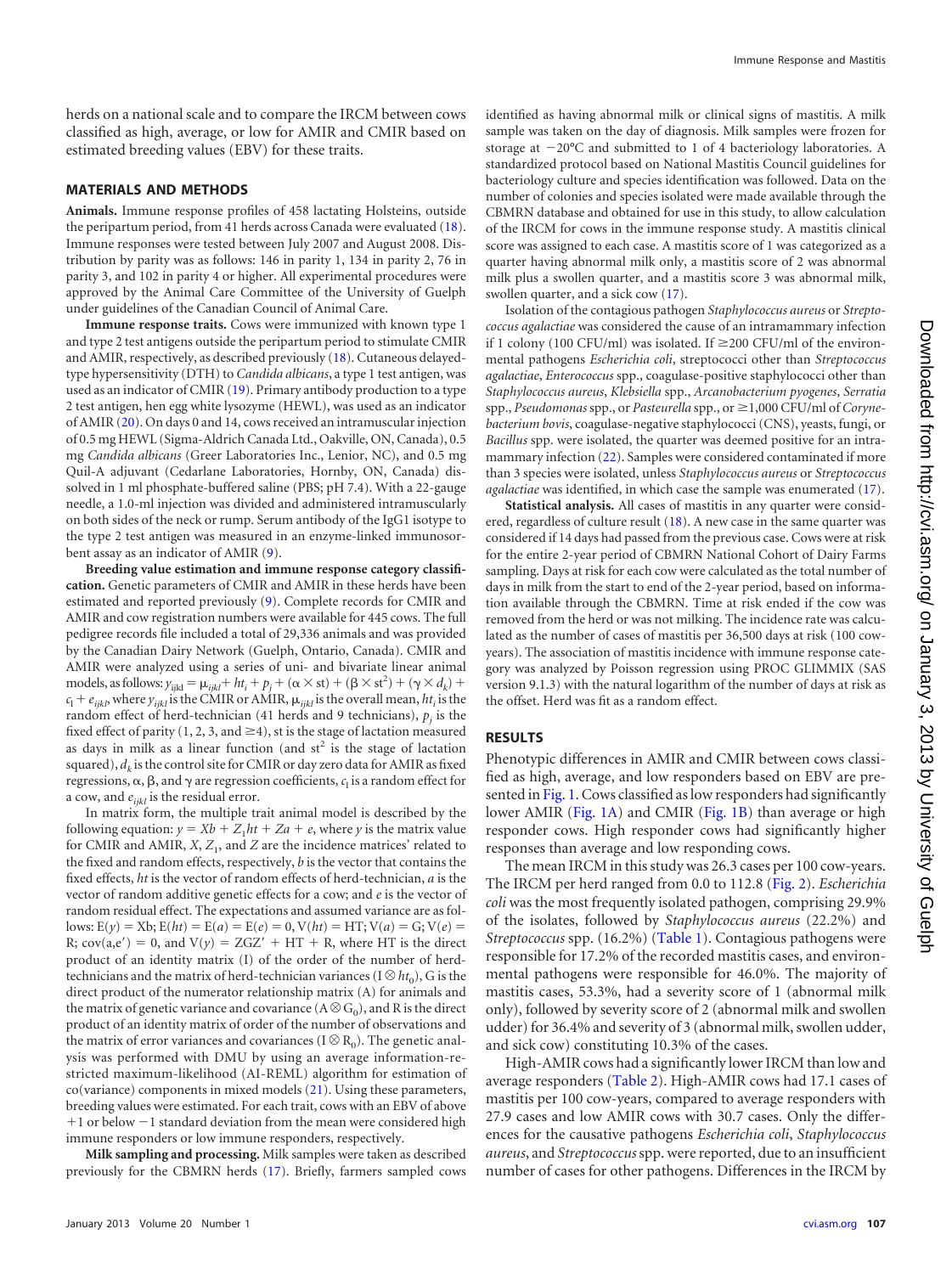

<span id="page-3-0"></span>low, average, or high based on estimated breeding values. Different letters indicate significant  $(P \le 0.0001)$  differences between IR categories.

pathogen were not significant between the low, average, and high groups. However, the IRCM for both contagious and environmental pathogens were lower for high-AMIR cows than low-AMIR cows. High-AMIR cows had a significantly  $(P < 0.05)$  lower



<span id="page-3-1"></span>**FIG 2** IRCM per 100 cow-years for 458 Holstein dairy cows from 41 Canadian herds.

<span id="page-3-2"></span>**TABLE 1** Distribution of mastitis pathogens from 41 herds in Canada

|                                   | No. of         | $%$ of  | $%$ of   |
|-----------------------------------|----------------|---------|----------|
| Pathogen                          | cases          | samples | isolates |
| Escherichia coli                  | 35             | 17.7    | 29.9     |
| Staphylococcus aureus             | 26             | 13.1    | 22.2     |
| Streptococcus spp.                | 19             | 9.6     | 16.2     |
| Coagulase-negative staphylococcus | 9              | 4.5     | 7.7      |
| Streptococcus uberis              | 8              | 4.0     | 6.8      |
| Other Gram negative               | 4              | 2.0     | 3.4      |
| Klebsiella spp.                   | 4              | 2.0     | 3.4      |
| Streptococcus dysgalactiae        | 3              | 1.5     | 2.6      |
| Arcanobacterium pyogenes          | 3              | 1.5     | 2.6      |
| Yeasts                            | $\mathfrak{D}$ | 1.0     | 1.7      |
| Bacillus spp.                     | $\overline{c}$ | 1.0     | 1.7      |
| Prototheca spp.                   | 1              | 0.5     | 0.9      |
| Enterobacter spp                  | 1              | 0.5     | 0.9      |
| Culture negative                  | 39             | 19.7    |          |
| Contaminated                      | 42             | 21.2    |          |

IRCM of mastitis, with a severity score of 1, compared to the average responders and also tended  $(P \le 0.1)$  to be lower in the high-AMIR group than the low responders. Low-AMIR cows tended to have a higher IRCM of severe mastitis than average responders.

No differences were found in the IRCM between high-CMIR and low-CMIR cows [\(Table 3\)](#page-4-0). However, average-CMIR cows tended  $(P < 0.1)$  to have a higher IRCM than low-CMIR cows, with 28.9 and 18.4 cases per 100 cow-years, respectively. Average-CMIR cows also tended  $(P < 0.01)$  to have higher IRCM due to environmental pathogens than did low-CMIR cows. No differences were found in the severities of mastitis between CMIR cat-

<span id="page-3-3"></span>

| TABLE 2 ICRM per 100 cow-years by high, average, and low immune     |
|---------------------------------------------------------------------|
| response category based on EBV for AMIR for 458 Holstein dairy cows |
| from 41 herds across Canada                                         |

|                                        | IRCM (per 100 cow-yrs) by AMIR category <sup><i>a</i></sup> |                    |                    |          |
|----------------------------------------|-------------------------------------------------------------|--------------------|--------------------|----------|
| Pathogen or mastitis<br>severity group | Low<br>$(n = 86)$                                           | Avg<br>$(n = 289)$ | High<br>$(n = 83)$ | All cows |
| Escherichia coli                       | 6.15                                                        | 4.53               | 4.26               | 4.77     |
| Staphylococcus aureus                  | 1.54                                                        | 4.97               | 0.71               | 3.54     |
| Streptococcus spp.                     | 2.31                                                        | 2.37               | 3.55               | 2.59     |
| Contagious <sup>b</sup>                | 2.31                                                        | 6.26               | 1.42               | 4.63     |
| Environmental <sup>c</sup>             | 14.60                                                       | 12.52              | 9.95               | 12.40    |
| Culture negative                       | 5.38                                                        | 6.04               | 2.84               | 5.31     |
| Overall IRCM                           | 30.7(A)                                                     | 27.9(A)            | 17.1(B)            | 26.3     |
| Mastitis severity score                |                                                             |                    |                    |          |
| 1                                      | 16.14                                                       | 15.76(A)           | 7.10(B)            | 14.17    |
| $\overline{2}$                         | 8.45                                                        | 10.58              | 7.81               | 9.67     |
| 3                                      | 6.15                                                        | 1.94               | 2.13               | 2.72     |

*<sup>a</sup>* IRCM values in the same row that are followed by different uppercase letters in parentheses show significant differences ( $P \le 0.05$ ).

*<sup>b</sup>* Contagious pathogens were *Staphylococcus aureus*, *Streptococcus agalactiae*, and *Streptococcus uberis.*

*<sup>c</sup>* Environmental pathogens were *Escherichia coli*, *Streptococcus* spp. (other than *S. agalactiae*), *Serratia* spp., *Citrobacter* spp., *Proteus* spp., *Salmonella* spp., *Pseudomonas* spp., *Pasteurella multocida*, *Corynebacterium* spp., yeasts, fungi, *Klebsiella* spp., *Staphylococcus hyicus*, *Prototheca* spp., coagulase-negative *Staphylococcus*, *Arcanobacterium pyogenes*, *Bacillus* spp., non-*S. aureus* coagulase-positive *Staphylococcus*, and *Enterobacter.*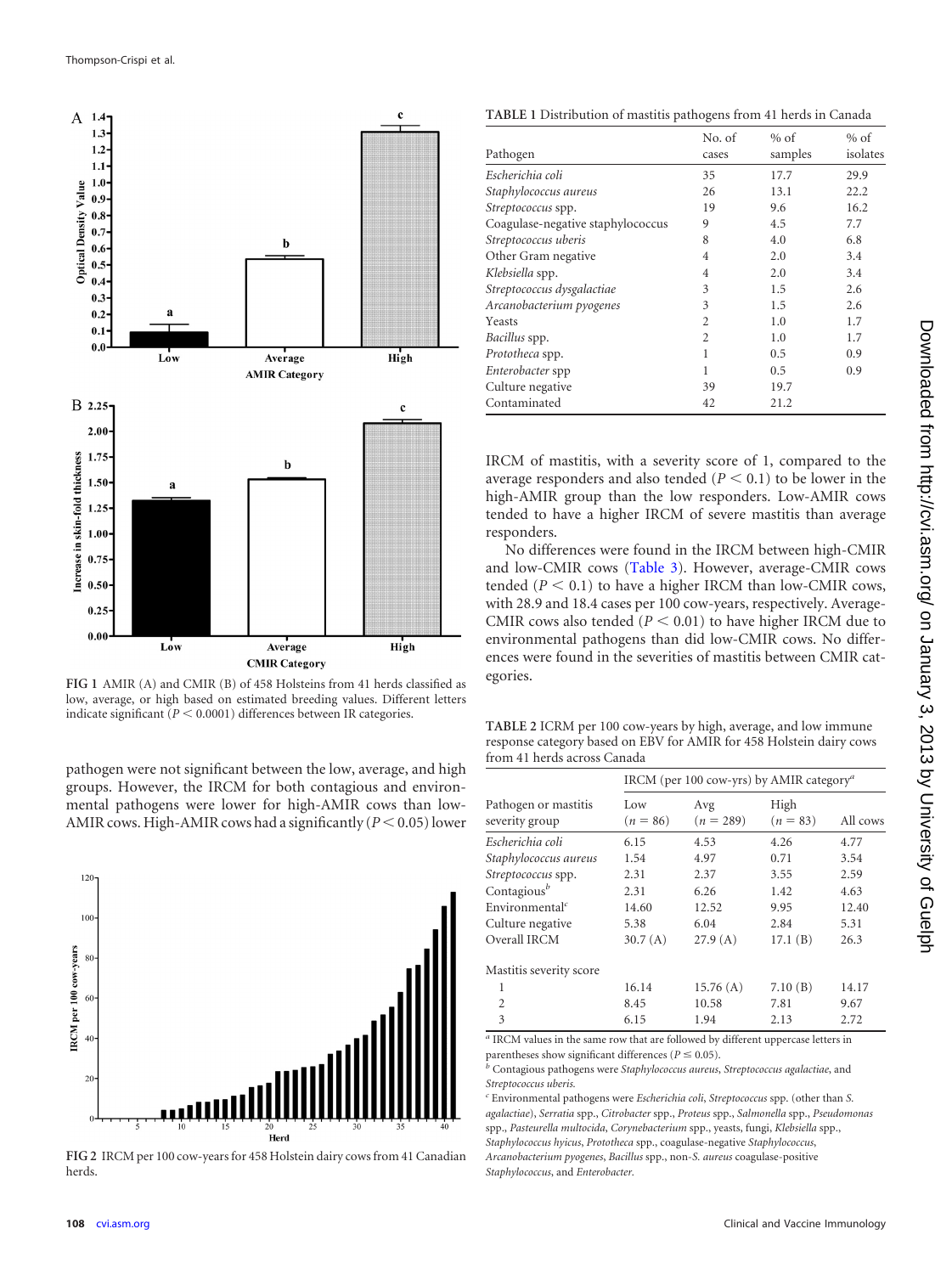<span id="page-4-0"></span>

| <b>TABLE 3</b> ICRM per 100 cow-years by high, average, and low immune |
|------------------------------------------------------------------------|
| response category based on EBV for CMIR for 458 Holstein dairy cows    |
| from 41 herds across Canada                                            |
|                                                                        |

| Pathogen or mastitis<br>severity score                                                                                                                    | IRCM (per 100 cow-yrs) by CMIR category <sup><i>a</i></sup> |                                               |                                              |                                               |
|-----------------------------------------------------------------------------------------------------------------------------------------------------------|-------------------------------------------------------------|-----------------------------------------------|----------------------------------------------|-----------------------------------------------|
|                                                                                                                                                           | Low<br>$(n = 68)$                                           | Avg<br>$(n = 324)$                            | High<br>$(n = 66)$                           | All cows                                      |
| Escherichia coli<br>Staphylococcus aureus<br>Streptococcus spp.<br>Contagious <sup>b</sup><br>Environmental <sup><math>c</math></sup><br>Culture negative | 2.76<br>3.68<br>0.92<br>3.68<br>6.44<br>1.84                | 5.56<br>3.64<br>3.26<br>5.17<br>14.56<br>6.13 | 2.90<br>2.90<br>0.97<br>2.90<br>7.72<br>4.83 | 4.77<br>3.54<br>2.59<br>4.63<br>12.40<br>5.31 |
| Overall IRCM<br>Mastitis severity score<br>1<br>$\overline{c}$<br>3                                                                                       | 18.4<br>11.96<br>5.52<br>0.92                               | 28.9<br>15.14<br>10.73<br>3.45                | 21.2<br>11.58<br>8.69<br>0.97                | 26.3<br>14.17<br>9.67<br>2.72                 |

*<sup>a</sup>* There were no significant differences in these results.

*<sup>b</sup>* Contagious pathogens were *Staphylococcus aureus*, *Streptococcus agalactiae*, and *Streptococcus uberis.*

*<sup>c</sup>* Environmental pathogens were *Escherichia coli*, *Streptococcus* spp. (other than *S. agalactiae*), *Serratia* spp., *Citrobacter* spp., *Proteus* spp., *Salmonella* spp., *Pseudomonas* spp., *Pasteurella multocida*, *Corynebacterium* spp., yeasts, fungi, *Klebsiella* spp., *Staphylococcus hyicus*, *Prototheca* spp., coagulase-negative *Staphylococcus*, *Arcanobacterium pyogenes*, *Bacillus* spp., non-*S. aureus* coagulase-positive

*Staphylococcus*, and *Enterobacter.*

## **DISCUSSION**

The incidence rate of clinical mastitis for all cows in this study was 26.3 cases per 100 cow-years, consistent with a previous study across Canada that estimated a national IRCM of 23.0 [\(22\)](#page-6-19) and with other research [\(23](#page-6-20)[–25\)](#page-6-21). *Escherichia coli* was the most frequently isolated pathogen, followed by *Staphylococcus aureus*, and these findings were similar to previous studies [\(24,](#page-6-22) [25\)](#page-6-21). However, a recent study evaluating the IRCM of dairy herds across Canada from 2003 to 2005 found *Staphylococcus aureus* to represent a greater percentage of isolates than *Escherichia coli*[\(22\)](#page-6-19). It has been suggested that the relative and absolute importance of mastitis pathogens has shifted over time [\(2\)](#page-6-1). Also, substantial geographic variation among mastitis-causing bacteria in Canada has been demonstrated and may contribute to the differences found between these national studies [\(18,](#page-6-15) [22\)](#page-6-19). The IRCM per herd ranged from 0.0 to 112.8 cases per 100 cow-years. It should be noted that only mastitis cases for the cows enrolled in the immune response study were included in the analysis. Cases of mastitis were confirmed in all herds; therefore, an IRCM of 0 was not due to a lack of recording.

Cows classified as high AMIR had a significantly lower IRCM than average and low responders. This suggests that cows with superior antibody responses are better immunologically equipped to protect the host from infection with mastitis pathogens. The majority of mastitis pathogens isolated were extracellular in nature, which tend to be controlled by the antibody branch of the adaptive immune system. This finding is consistent with a previous study that determined immune response phenotypes for cows based on AMIR and found high-AMIR cows had less mastitis in 2 out of 3 herds tested [\(14\)](#page-6-11). Further, more recent research evaluating both AMIR and CMIR in a large commercial dairy found high-AMIR cows had significantly less mastitis, with 16% of cows experiencing at least one case within the lactation of immune response sampling, compared to 22% of low-AMIR cows [\(15\)](#page-6-12). In those previous studies, mastitis was recorded as a binary trait within the lactation immune response sampling. The results of this work more accurately represent the differences in mastitis by immune response category, since the IRCM accounts for multiple cases per cow throughout lactation, over the 2-year period.

Low-AMIR cows tended to have the most severe mastitis, likely due to a suboptimal ability to respond to challenge. A prompt and appropriate immune response is required for bacterial clearance before systemic signs of severe mastitis present, such as inflammation and fever. Identifying low-AMIR cows for culling or to be managed more intensively is a practical approach to decrease the incidence and severity of mastitis cases within a herd. On the other hand, since AMIR is heritable [\(9\)](#page-6-6), breeding for enhanced antibody responses may decrease the incidence and severity of clinical mastitis and subsequent economic losses for Canadian dairy farms.

Only the IRCM for *Escherichia coli*, *Staphylococcus aureus*, and *Streptococcus* spp. were reported, due to an insufficient number of cases for other pathogens. Differences between immune response groups by pathogen were not significant, likely due to the low number of cases for each pathogen. Since farmers identified clinical cases based on milk quality, udder inflammation, and sickness behavior, all cases of mastitis were considered in the overall IRCM regardless of bacteriology results.

Cows were also categorized as high, average, or low responders based on CMIR; however, no associations with mastitis were found. This was consistent with previous findings from a large U.S. commercial dairy [\(15\)](#page-6-12). The cell-mediated branch of the adaptive immune system generally predominates in host defenses to intracellular pathogens, such as *Mycobacterium avium paratuberulosis*. Previous work found that cows with high CMIR were associated with a lower probability of paratuberculosis seropositivity [\(16\)](#page-6-13). The majority of mastitis pathogens are extracellular; however, some bacteria, such as *Staphylococcus aureus*, utilize both intracellular and extracellular mechanisms to infect and persist within the mammary gland. *Staphylococcus aureus* has the ability to survive intracellularly as small colony variants (SCV), establishing long-term persistence through modulation of the immune system [\(26,](#page-6-23) [27\)](#page-6-24). In an experimental intramammary infection, bovine SCV elicited a DTH response as well as induction of antibody with an IgG2 bias, typical of a type 1 immune response [\(28\)](#page-6-25). Therefore, it is hypothesized that cows with superior or high CMIR are better able to control *Staphylococcus aureus* in the SCV form; however, this is a less common phenotype. *Staphylococcus aureus* infection often results in subclinical, chronic infection [\(26,](#page-6-23) [29\)](#page-6-26), and since only clinical mastitis cases were recorded in this study, it is possible that differences in mastitis related to SCV that are best controlled by the CMIR were overlooked.

Average-CMIR cows tended  $(P < 0.1)$  to have a higher IRCM than low-CMIR cows. This result was similar to a previous study, which found average-CMIR cows had the most mastitis, although the difference between groups was not significant [\(15\)](#page-6-12). As suggested in the previous study, this tendency may have been due to the standard deviation classification system used, which may have caused the largest number of animals to be categorized in the average immune response group. Genetic correlations between AMIR and CMIR for the cows in the current study have been reported previously and were found to be negative or 0 [\(9\)](#page-6-6). Therefore, it is possible that some of the cows with high AMIR were average or even low for CMIR, which may have contributed to the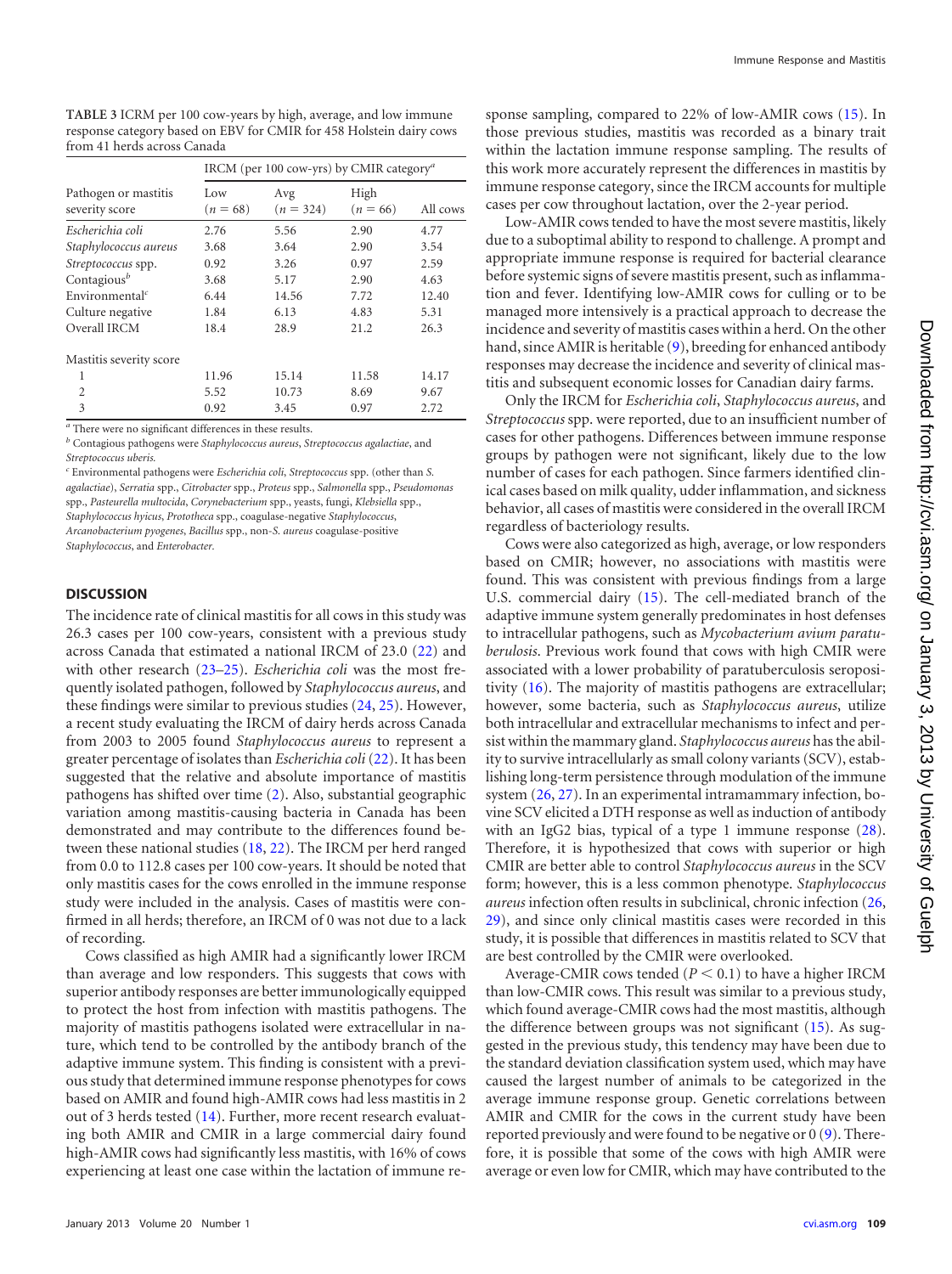lack of association of CMIR with mastitis, which is typically controlled by antibody responses.

Once bacteria have entered the sterile environment of the mammary gland, optimal host defenses are required for prompt bacterial clearance to prevent mastitis. A rapid resolution of infection is critical to prevent damage to the mammary epithelium [\(30\)](#page-6-27). The bacterial species that have the ability to cause bovine mastitis require various immune responses for host protection, as reviewed recently [\(3,](#page-6-2) [31\)](#page-6-28). These pathogen-dependent immune responses can result in acute or chronic symptoms that range in severity [\(32\)](#page-6-29). For example, *Escherichia coli*, a Gram-negative bacterium, is associated with the release of the cell wall component lipopolysaccharide (LPS) into the mammary gland, resulting in the pathogenesis of mastitis. *E. coli* often causes severe clinical mastitis of short duration and that is associated with high bacteria counts [\(33\)](#page-6-30). On the other hand, *Staphylococcus aureus* is a Grampositive bacterium with lipoteichoic acid being a major virulence component, and it is often associated with chronic, subclinical, persistent mastitis [\(26,](#page-6-23) [29\)](#page-6-26). Bacteria have a large repertoire of virulence factors that are produced at various concentrations, depending on the stage of infection [\(34\)](#page-6-31), and these virulence factors in part determine the differences in the magnitude and duration of host immune responses. Given the diversity of mastitis-causing pathogens, it is essential for the host to have a broad range of host defense mechanisms as part of its immunological arsenal. This is the goal of identifying cows by using the HIR test system with both high AMIR and CMIR.

Cows with superior adaptive responses are likely better able to eliminate bacterial challenge and restore immune homeostasis to prevent mastitis or an uncontrolled inflammatory response compared to other cows in the herd. Since appropriate innate immune responses are essential for the initiation of optimal adaptive responses, selecting cows with superior adaptive immune responses will likely also identify cows with superior innate responses, as suggested previously [\(15\)](#page-6-12). This hypothesis is supported by evidence that showed high immune responder cows had a lower occurrence of not only mastitis but also other diseases, like metritis, displaced abomasums, and retained placenta. These disease are typically controlled, at least in part, by neutrophils of the innate immune system [\(35,](#page-6-32) [36\)](#page-6-33). Future studies aimed at evaluating innate responses of high immune response cattle will be beneficial for determining if these cows also have enhanced innate responses, which may explain why they have a lower occurrence of diseases typically controlled by innate host defenses.

Positive genetic correlations (0.19 to 0.49) exist between mastitis and other diseases, like milk fever, ketosis, and retained placenta [\(37\)](#page-6-34). This was true in a study in a large U.S. commercial dairy that found high immune response cows had not only less mastitis but also less metritis, retained placenta, and displaced abomasums [\(15\)](#page-6-12). Breeding for enhanced immune responsiveness is therefore expected to decrease overall disease occurrence. Clinical mastitis is also known to have a negative impact on the reproductive performance of dairy cows [\(38\)](#page-6-35). Associations of immune response with routinely evaluated traits in Canada have been estimated previously for the cows in this study, and significant beneficial EBV correlations were found with reproductive traits such as 56-day nonreturn rate, number of services, first service to conception, and gestation length [\(9\)](#page-6-6). Although the EBV correlations were low, these findings suggested that breeding for enhanced immune responsiveness may not only decrease disease occurrence

but also may be associated with improved reproductive performance.

Current breeding strategies to decrease mastitis include direct selection by using clinical mastitis records or indirect selection methods by using traits genetically correlated with mastitis, such as somatic cell score (SCS) [\(39\)](#page-6-36). Although these methods in coordination with mastitis control programs have been somewhat successful in controlling mastitis, there are caveats associated with both. Selection against clinical mastitis will likely leave cattle susceptible to infection with other mastitis pathogens, since bacteria require unique immune responses for host protection and mastitis pathogens have been demonstrated to change over time and geographically [\(2\)](#page-6-1). Further, the heritability of mastitis resistance is low; it was recently demonstrated in Canadian Holsteins to be about 0.02 [\(40\)](#page-7-0). Breeding for decreased SCS is an alternative, as it is genetically correlated with mastitis and has a higher heritability, of about 0.11 [\(40,](#page-7-0) [41\)](#page-7-1). However, SCS tends to useful for monitoring subclinical cases, and although decreasing bulk tank counts have been associated with a decline in subclinical mastitis, clinical mastitis continues to be a problem in many herds [\(24\)](#page-6-22). Since most of the cells that constitute the SCS are cells of the immune system, an SCS that is too low has been associated with an increased risk of clinical mastitis [\(42\)](#page-7-2). Breeding for enhanced immune responsiveness, as suggested here, is a solution to provide cows with an overall superior ability to respond to a variety of pathogen types requiring unique responses to provide broad-based disease resistance.

The emergence of genomic selection [\(43\)](#page-7-3) has provided a promising tool to improve traits such as immune response and health. Since health and immune response phenotypes are relatively intensive to measure, genomics may be a solution, by using data available on the genetics of the animals [\(44\)](#page-7-4). Future studies to identify genetic profiles associated with high and low immune responses are expected to show the potential for inclusion of immune response traits in genomic breeding indices in order to improve herd health and decrease the incidence of diseases like mastitis.

**Conclusions.** Results from this study suggest breeding dairy cows for enhanced adaptive immune responses may decrease the incidence and severity of clinical mastitis on Canadian dairy farms. Cows identified as high antibody-mediated immune responders had significantly lower incidence rates of clinical mastitis than did low- or average-responding cows. Also, low-immuneresponding cows tended to have the most severe mastitis. Therefore, culling low-immune-responding cows from the herd is a practical approach to decrease the incidence and severity of mastitis. Identification of immune response phenotypes within herds also allows the producer to group and manage cows differently when culling is not an option. Overall, the results of this study confirm previous work that found dairy cattle with high AMIR had a lower occurrence of mastitis in one or a limited number of herds in a single region. The results presented here from numerous herds on a national scale emphasize the potential to breed dairy cows for enhanced immune response as a sustainable approach to improve inherent disease resistance in the Canadian dairy industry.

## **ACKNOWLEDGMENTS**

This research is financed by grants to B. A. Mallard from the National Sciences and Engineering Research Council of Canada, Alberta Milk,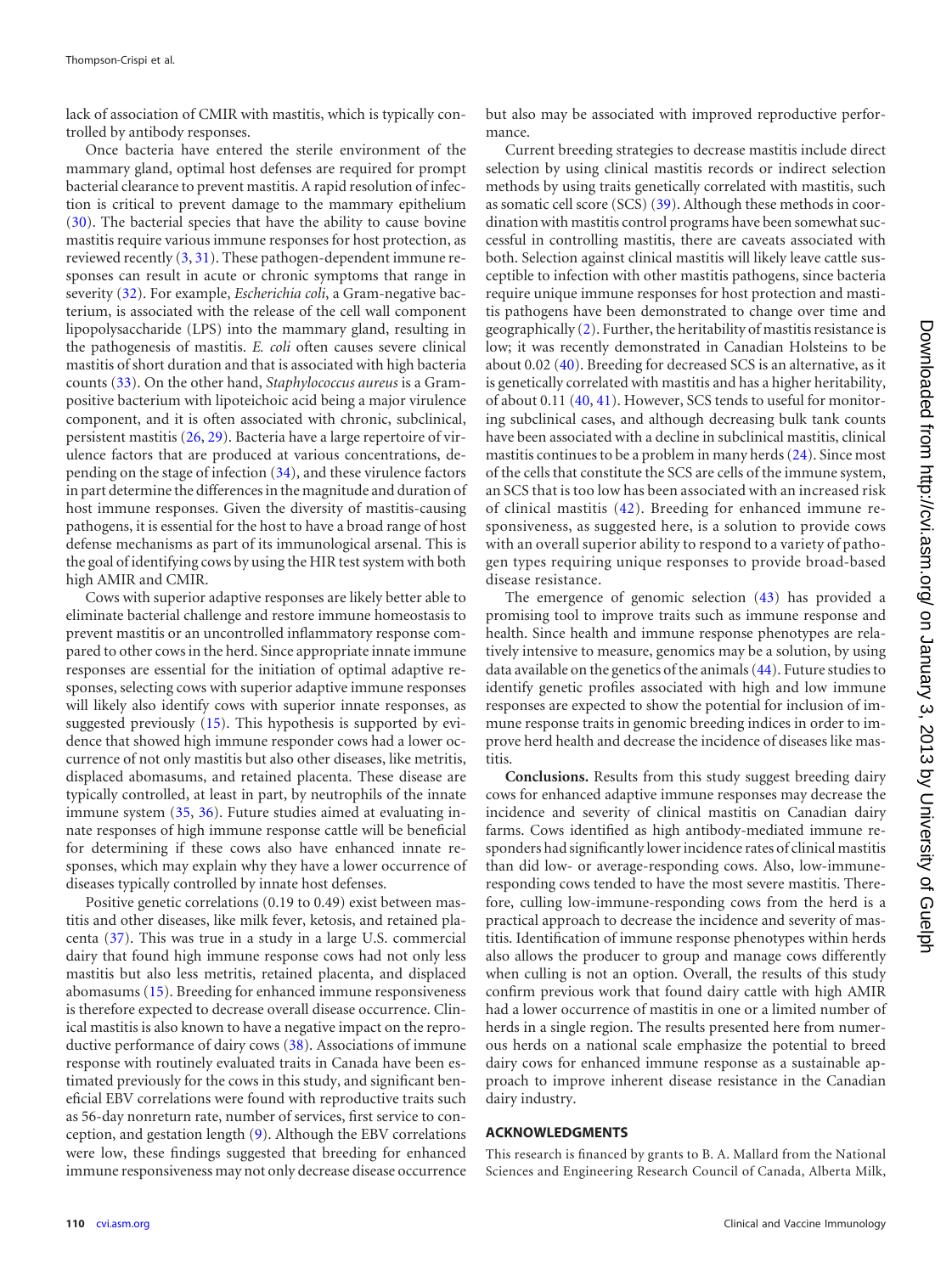Dairy Farmers of New Brunswick, Nova Scotia, Ontario and Prince Edward Island, Novalait Inc., Dairy Farmers of Canada, DairyGen Council of Canadian Dairy Network, Agriculture and Agri-Food Canada, Public Health Agency of Canada, Technology Prince Edward Island Inc., Université de Montréal, and University of Prince Edward Island through the Canadian Bovine Mastitis Research Network. K. A. Thompson-Crispi is funded by a Dairy Farmers of Ontario doctoral research assistantship.

We have no financial conflicts of interest.

We thank Heba Atalla (University of Guelph) and Simon Dufour (University of Montreal) for their help analyzing the mastitis data.

### <span id="page-6-0"></span>**REFERENCES**

- <span id="page-6-1"></span>1. **Heikkila AM, Nousiainen JI, Pyorala S.** 2012. Costs of clinical mastitis with special reference to premature culling. J. Dairy Sci. **95**:139 –150.
- <span id="page-6-2"></span>2. **Bradley A.** 2002. Bovine mastitis: an evolving disease. Vet. J. **164**:116 –128.
- 3. **Schukken YH, Gunther J, Fitzpatrick J, Fontaine MC, Goetze L, Holst O, Leigh J, Petzl W, Schuberth HJ, Sipka A, Smith DG, Quesnell R, Watts J, Yancey R, Zerbe H, Gurjar A, Zadoks RN, Seyfert HM.** 2011. Host-response patterns of intramammary infections in dairy cows. Vet. Immunol. Immunopathol. **144**:270 –289.
- <span id="page-6-3"></span>4. **Biozzi G, Mouton D, Heumann AM, Bouthillier Y, Stiffel C, Mevel JC.** 1979. Genetic analysis of antibody responsiveness to sheep erythrocytes in crosses between lines of mice selected for high or low antibody synthesis. Immunology **36**:427–438.
- 5. **Heriazon A, Thompson KA, Wilkie BN, Mathes-Sears W, Quinton M, Mallard BA.** 2009. Antibody to ovalbumin and delayed-type hypersensitivity to Candida albicans and mycobacteria in lactating Holstein cows using Quil A or Freund's complete adjuvant. Vet. Immunol. Immunopathol. **127**:220 –227.
- 6. **Mallard BA, Wilkie BN, Kennedy BW, Quinton M.** 1992. Use of estimated breeding values in a selection index to breed Yorkshire pigs for high and low immune and innate resistance factors. Anim. Biotechnol. **3**:257– 280.
- <span id="page-6-4"></span>7. **Sarker N, Tsudzuki M, Nishibori M, Yasue H, Yamamoto Y.** 2000. Cell-mediated and humoral immunity and phagocytic ability in chicken Lines divergently selected for serum immunoglobulin M and G levels. Poult. Sci. **79**:1705–1709.
- <span id="page-6-6"></span><span id="page-6-5"></span>8. **Estes DM, Brown WC.** 2002. Type 1 and type 2 responses in regulation of Ig isotype expression in cattle. Vet. Immunol. Immunopathol. **90**:1–10.
- 9. **Thompson-Crispi KA, Sewalem A, Miglior F, Mallard B.** 2012. Genetic parameters of adaptive immune response traits in Canadian Holsteins. J. Dairy Sci. **95**:401–409.
- <span id="page-6-7"></span>10. **Wilson CB, Makar KW, Shnyreva M, Fitzpatrick DR.** 2005. DNA methylation and the expanding epigenetics of T cell lineage commitment. Semin. Immunol. **17**:105–119.
- <span id="page-6-9"></span><span id="page-6-8"></span>11. **Corbeil LB.** 2002. Antibodies as effectors. Vet. Immunol. Immunopathol. **87**:169 –175.
- 12. **Abdel-Azim GA, Freeman AE, Kehrli ME, Jr, Kelm SC, Burton JL, Kuck AL, Schnell S.** 2005. Genetic basis and risk factors for infectious and noninfectious diseases in US Holsteins. I. Estimation of genetic parameters for single diseases and general health. J. Dairy Sci. **88**:1199 – 1207.
- <span id="page-6-10"></span>13. **Mallard BA, Atalla H, Cartwright S, Hine BC, Hussey B, Paibomesai M, Thompson-Crispi KA, Wagter-Lesperance L.** 2011. Genetic and epigenetic regulation of the bovine immune system: practical implications of the high immune response technology, p 53–63. Proc. Natl. Mastitis Council 50th Annu. Meet. National Mastitis Council, Verona, WI.
- <span id="page-6-11"></span>14. **Wagter LC, Mallard BA, Wilkie BN, Leslie KE, Boettcher PJ, Dekkers JC.** 2000. A quantitative approach to classifying Holstein cows based on antibody responsiveness and its relationship to peripartum mastitis occurrence. J. Dairy Sci. **83**:488 –498.
- <span id="page-6-13"></span><span id="page-6-12"></span>15. **Thompson-Crispi KA, Hine B, Quinton M, Miglior F, Mallard BA.** 2012. Short communication: association of disease incidence and adaptive immune response in Holstein dairy cows. J. Dairy Sci. **95**:3888 –3893.
- <span id="page-6-14"></span>16. **Pinedo PJ, Donovan A, Rae O, DeLapaz J.** 2009. Association between paratuberculosis infection and general immune status in dairy cattle, p 127. International Association for Paratuberculosis, Minneapolis, MN.
- 17. **Reyher KK, Dufour S, Barkema HW, Des CL, Devries TJ, Dohoo IR, Keefe GP, Roy JP, Scholl DT.** 2011. The National Cohort of Dairy Farms:
- <span id="page-6-15"></span>18. **Thompson-Crispi KA, Mallard BA.** 2012. Type 1 and type 2 immune response profiles of commercial dairy cows in four regions of Canada. Can. J. Vet. Res. **76**:120 –128.
- <span id="page-6-16"></span>19. **Hernandez A, Yager JA, Wilkie BN, Leslie KE, Mallard BA.** 2005. Evaluation of bovine cutaneous delayed-type hypersensitivity (DTH) to various test antigens and a mitogen using several adjuvants. Vet. Immunol. Immunopathol. **104**:45–58.
- <span id="page-6-17"></span>20. **Heriazon A, Yager JA, Sears W, Mallard BA.** 2009. Induction of delayed-type hypersensitivity and interferon-gamma to Candida albicans and anti-hen-egg white lysozyme antibody as phenotypic markers of enhanced bovine immune response. Vet. Immunol. Immunopathol. **129**:93–100.
- <span id="page-6-19"></span><span id="page-6-18"></span>21. **Madsen P, Jensen J.** 2008. DMU: a user's guide. A package for analysing multivariate mixed models. DJF, Foulum, Denmark.
- 22. **Olde Riekerink RG, Barkema HW, Kelton DF, Scholl DT.** 2008. Incidence rate of clinical mastitis on Canadian dairy farms. J. Dairy Sci. **91**: 1366 –1377.
- <span id="page-6-20"></span>23. **Barkema HW, Schukken YH, Lam TJ, Beiboer ML, Wilmink H, Benedictus G, Brand A.** 1998. Incidence of clinical mastitis in dairy herds grouped in three categories by bulk milk somatic cell counts. J. Dairy Sci. **81**:411–419.
- <span id="page-6-22"></span>24. **Sargeant JM, Scott HM, Leslie KE, Ireland MJ, Bashiri A.** 1998. Clinical mastitis in dairy cattle in Ontario: frequency of occurrence and bacteriological isolates. Can. Vet. J. **39**:33–38.
- <span id="page-6-21"></span>25. **Schukken YH, Grommers FJ, van de Greer D, Brand A.** 1989. Incidence of clinical mastitis on farms with low somatic cell counts in bulk milk. Vet. Rec. **125**:60 –63.
- <span id="page-6-23"></span>26. **Atalla H, Gyles C, Jacob CL, Moisan H, Malouin F, Mallard B.** 2008. Characterization of a Staphylococcus aureus small colony variant (SCV) associated with persistent bovine mastitis. Foodborne Pathog. Dis. **5**:785– 799.
- <span id="page-6-24"></span>27. **Atalla H, Gyles C, Mallard B.** 2010. Persistence of a Staphylococcus aureus small colony variants (S. aureus SCV) within bovine mammary epithelial cells. Vet. Microbiol. **143**:319 –328.
- <span id="page-6-25"></span>28. **Atalla H, Wilkie B, Gyles C, Leslie K, Mutharia L, Mallard B.** 2010. Antibody and cell-mediated immune responses to Staphylococcus aureus small colony variants and their parental strains associated with bovine mastitis. Dev. Comp. Immunol. **34**:1283–1290.
- <span id="page-6-27"></span><span id="page-6-26"></span>29. **Sutra L, Poutrel B.** 1994. Virulence factors involved in the pathogenesis of bovine intramammary infections due to Staphylococcus aureus. J. Med. Microbiol. **40**:79 –89.
- <span id="page-6-28"></span>30. **Zhao X, Lacasse P.** 2008. Mammary tissue damage during bovine mastitis: causes and control. J. Anim. Sci. **86**:57–65.
- <span id="page-6-29"></span>31. **De Vliegher S, Fox LK, Piepers S, McDougall S, Barkema HW.** 2012. Invited review. Mastitis in dairy heifers: nature of the disease, potential impact, prevention, and control. J. Dairy Sci. **95**:1025–1040.
- <span id="page-6-30"></span>32. **Aitken SL, Corl CM, Sordillo LM.** 2011. Immunopathology of mastitis: insights into disease recognition and resolution. J. Mammary Gland Biol. Neoplasia **16**:291–304.
- <span id="page-6-31"></span>33. **Smith KL, Hogan JS.** 1993. Environmental mastitis. Vet. Clin. North Am. Food Anim. Pract. **9**:489 –498.
- <span id="page-6-32"></span>34. **Bharathan M, Mullarky IK.** 2011. Targeting mucosal immunity in the battle to develop a mastitis vaccine. J. Mammary Gland Biol. Neoplasia **16**:409 –419.
- 35. **Benedictus L, Jorritsma R, Knijn HM, Vos PL, Koets AP.** 2011. Chemotactic activity of cotyledons for mononuclear leukocytes related to occurrence of retained placenta in dexamethasone induced parturition in cattle. Theriogenology **76**:802–809.
- <span id="page-6-33"></span>36. **Galvao KN, Felippe MJ, Brittin SB, Sper R, Fraga M, Galvao JS, Caixeta L, Guard CL, Ricci A, Gilbert RO.** 2012. Evaluation of cytokine expression by blood monocytes of lactating Holstein cows with or without postpartum uterine disease. Theriogenology **77**:356 –372.
- <span id="page-6-35"></span><span id="page-6-34"></span>37. **Koeck A, Miglior F, Kelton DF, Schenkel FS.** 2012. Health recording in Canadian Holsteins: data and genetic parameters. J. Dairy Sci. **95**:4099 – 4108.
- <span id="page-6-36"></span>38. **Ahmadzadeh A, Frago F, Shafii B, Dalton JC, Price WJ, McGuire MA.** 2009. Effect of clinical mastitis and other diseases on reproductive performance of Holstein cows. Anim. Reprod. Sci. **112**:273–282.
- 39. **Heringstad B, Klemetsdal G, Ruane J.** 2000. Selection for mastitis resistance in dairy cattle: a review with focus on the situation in the Nordic countries. Liv. Prod. Sci. **64**:95–106.